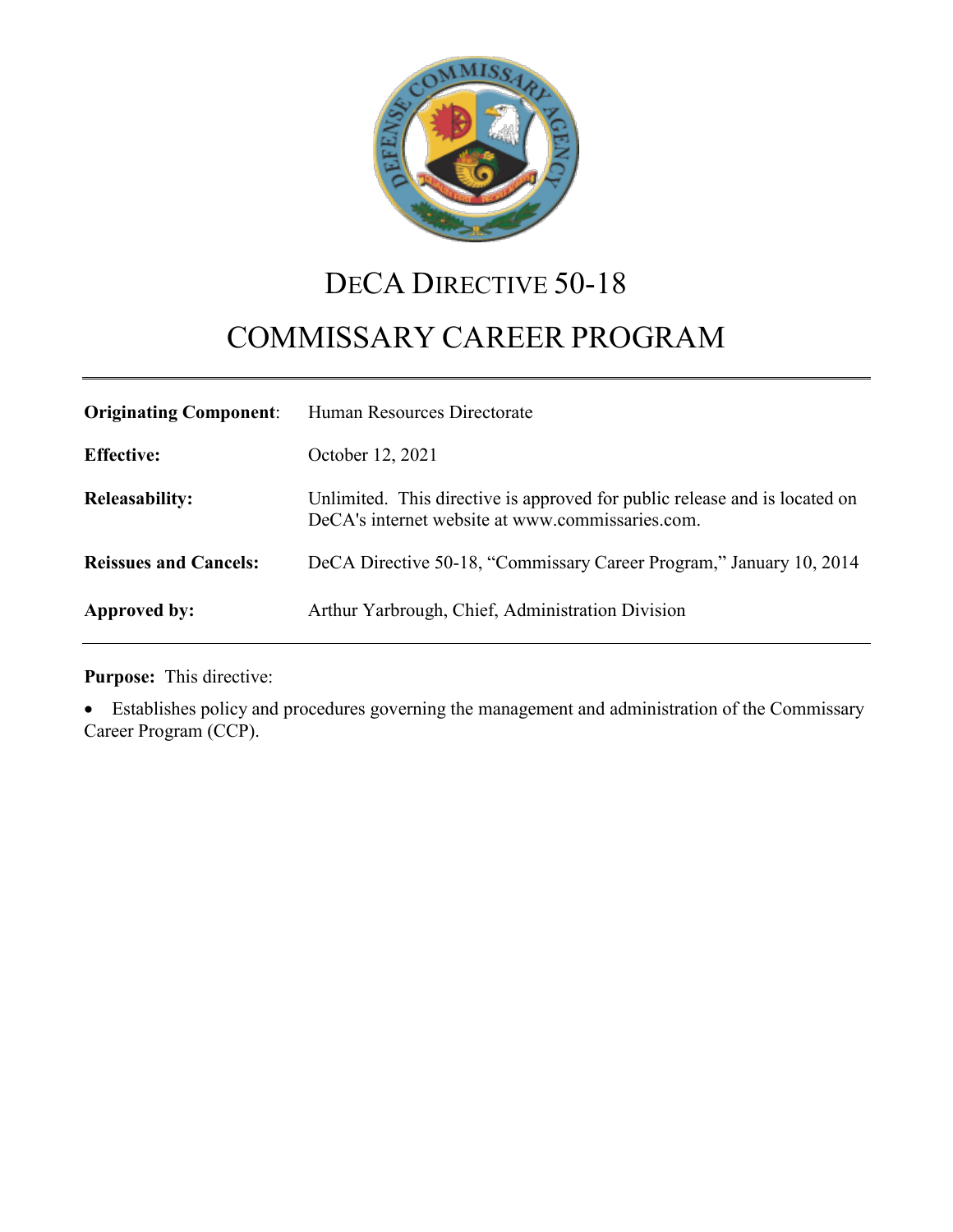## **TABLE OF CONTENTS**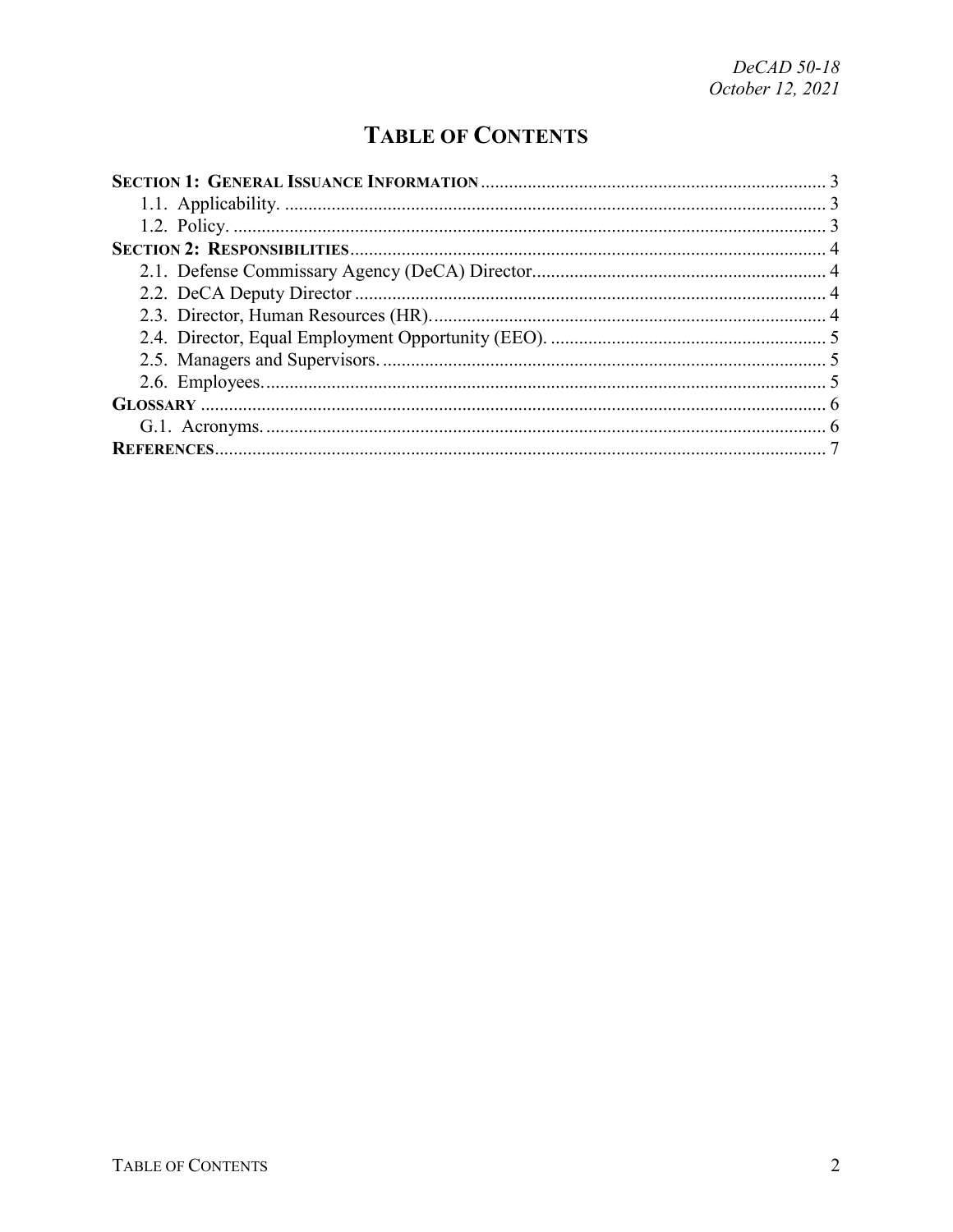## **SECTION 1: GENERAL ISSUANCE INFORMATION**

<span id="page-2-1"></span><span id="page-2-0"></span>**1.1. APPLICABILITY.** This directive applies to all Defense Commissary Agency (DeCA) activities and all DeCA personnel in accordance with Department of Defense Directive 5105.55.

<span id="page-2-2"></span>**1.2. POLICY.** It is DeCA's policy that:

a. Department of Defense Directive 5105.55, "Defense Commissary Agency," March 12, 2008, authorizes the establishment and administration of a civilian career management program, to include referral services and a development program for commissary management personnel.

b. The use of succession management and competitive/non-competitive hiring procedures will be used to manage the GS-1144, Commissary Management Specialist (CMS), career field throughout the Agency.

c. The purpose of these hiring programs will be used to recruit, develop, advance, and retain a cadre of well-qualified, highly skilled individuals to fill commissary management positions at all levels in the Agency.

d. Management has the right to determine the method by which positions will be filled and to determine the appropriate recruitment sources to meet mission objectives and affirmative action goals, as referenced in DeCAM 50-26.1, "Merit Staffing Plan," April 16, 2020.

e. This directive must be applied in conjunction with applicable collective bargaining agreement (CBA) provisions. Whenever this directive and CBA cover the same subject, the CBA prevails for positions covered by the CBA.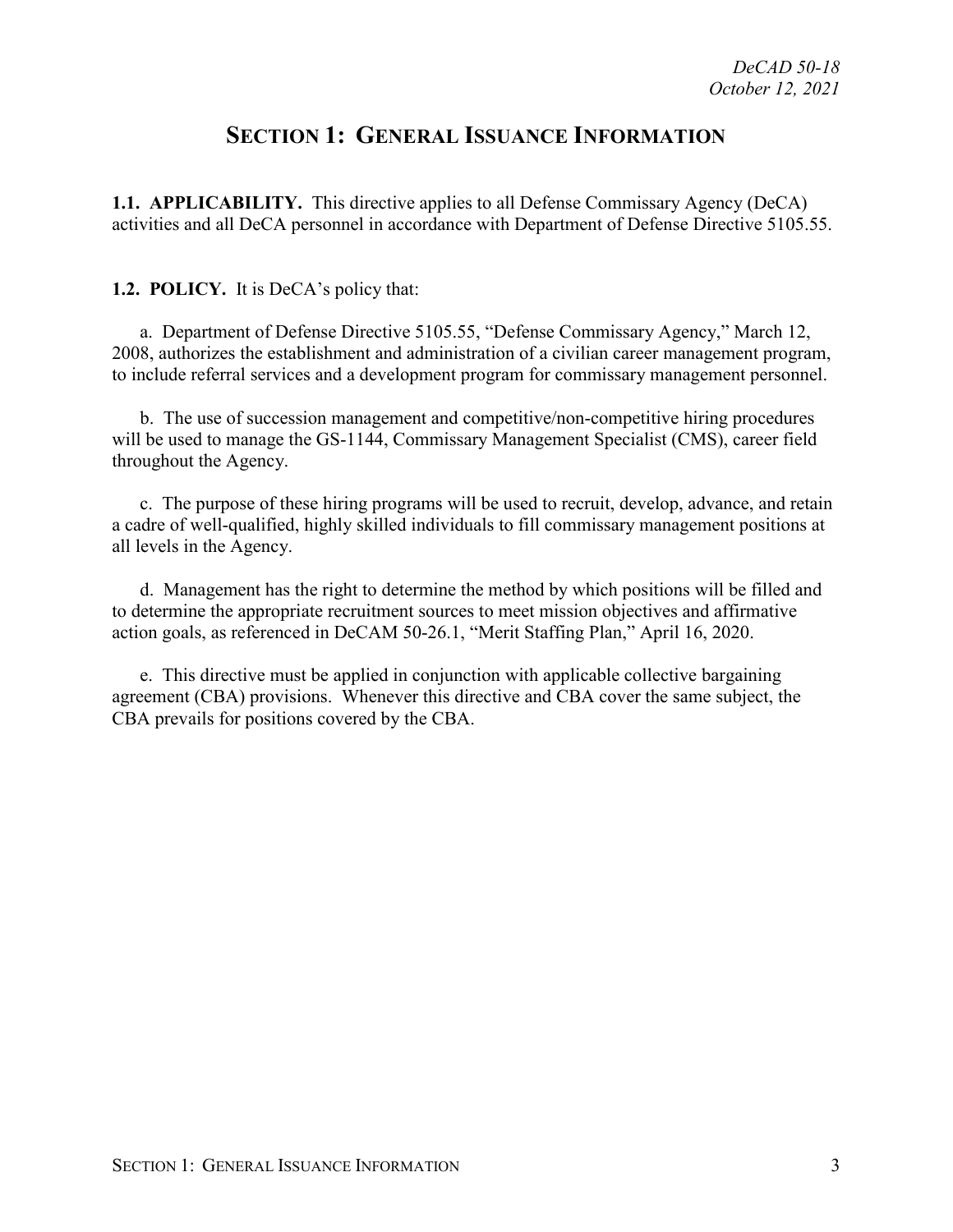## **SECTION 2: RESPONSIBILITIES**

#### <span id="page-3-1"></span><span id="page-3-0"></span>**2.1. DeCA DIRECTOR.** The DeCA Director will:

a. Strongly promote succession management, the Commissary Career Intern Program, the Department Manager Developmental Program, and the use of both competitive and noncompetitive selection procedures to promote the long-range recruitment retention needs of the Agency;

b. Ensure adequate funding and personnel resources are allocated to provide for program planning, development, and administration;

c. Ensure adequate funding and billets are allocated to satisfy training and development requirements for the career field, including dedicated billets for career intern and upward mobility programs; and

d. Ensure that all facets of the CCP program support DeCA's mission, strategic plan, and Equal Employment Opportunity/Affirmative Action goals and objectives.

#### <span id="page-3-2"></span>**2.2. DeCA DEPUTY DIRECTOR.** The Deputy Director will:

a. Provide broad direction on the CCP's short- and long-term recruitment goals;

b. Establish parameters of DeCA mobility requirements as they apply to GS-1144 positions;

c. Recommend senior managers for inclusion in long-term executive training;

d. Determine inclusion or exclusion of GS-1144 positions in external executive development programs, and

e. Approve all policies applicable to the CCP.

<span id="page-3-3"></span>**2.3. DIRECTOR, HUMAN RESOURCES (HR).** The Director, Human Resources, is responsible for general program oversight and will serve as the proponent for CCP guidance governing the administration of the program. The Director, HR, is the proponent for interpretation of civilian personnel law, Federal regulations, and DoD directives as they apply to CCP issues, program policies, and operations.

- a. Classification and Staffing Division:
	- (1) Administers the CCP, to include the Succession Management Program;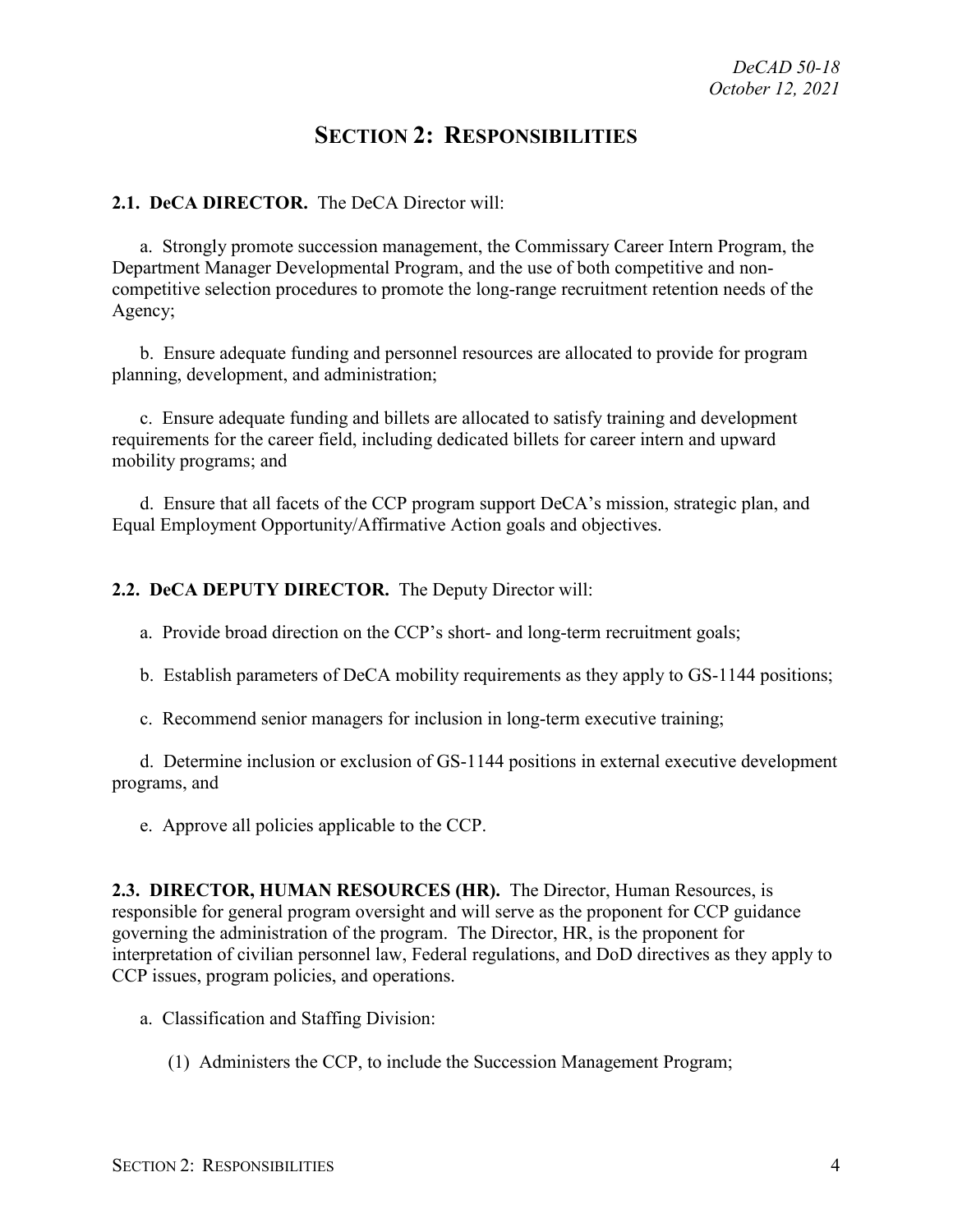(2) Formulates and recommends policies, as appropriate;

(3) Is responsible for the classification of all GS-1144 positions, at all grade levels.

b. Workforce Development Division:

(1) Administers and oversees execution of formal developmental programs established under the provision of this directive;

(2) Manages funds allocated to support formal development programs and supervisory, managerial, and executive training.

#### <span id="page-4-0"></span>**2.4. DIRECTOR, EQUAL EMPLOYMENT OPPORTUNITY (EEO).** The Director, EEO will:

a. Provide advice and guidance to managers and supervisors on EEO and Affirmative Action goals and requirements as they relate to succession management reassignments, USA job referrals, formal development programs, or other related matters;

b. Work with HR and managers to identify barriers to advancement and recommend strategies and solutions to correct work force diversity imbalances.

<span id="page-4-1"></span>**2.5. MANAGERS AND SUPERVISORS.** Managers and supervisors will support the CCP and carry out all program responsibilities established by this directive.

<span id="page-4-2"></span>**2.6. EMPLOYEES.** Employees will identify and pursue available opportunities for selfdevelopment and self-initiated performance improvement. Employees are responsible for furnishing complete and accurate information when competing for vacant CMS positions through competitive procedures and/or completing the Succession Management Employee Questionnaire.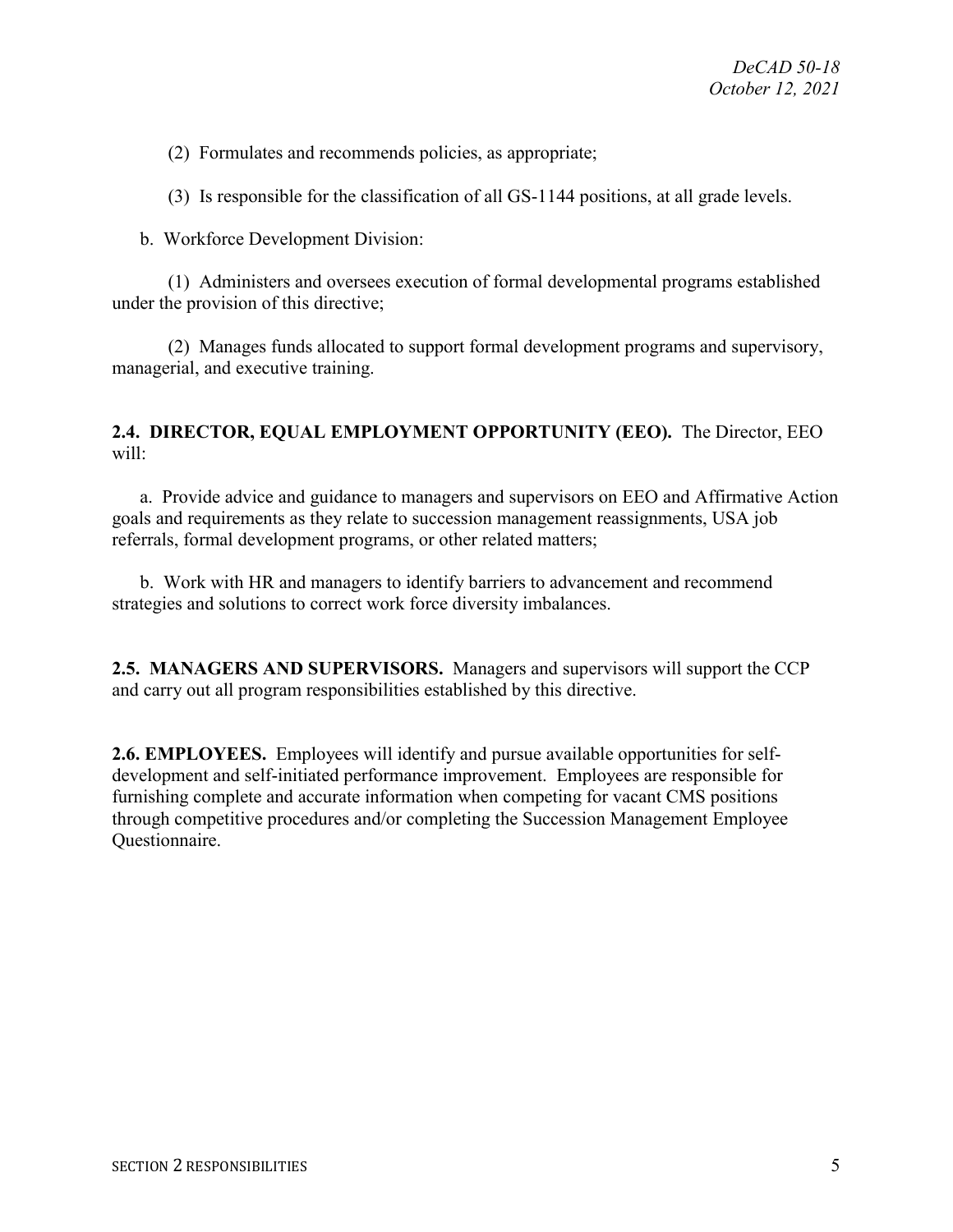## **GLOSSARY**

### <span id="page-5-1"></span><span id="page-5-0"></span>**G.1. ACRONYMS.**

| <b>CBA</b>   | <b>Collective Bargaining Agreement</b>  |  |
|--------------|-----------------------------------------|--|
| <b>CCP</b>   | <b>Commissary Career Program</b>        |  |
| <b>CMS</b>   | <b>Commissary Management Specialist</b> |  |
| <b>DeCA</b>  | Defense Commissary Agency               |  |
| <b>DeCAD</b> | Defense Commissary Agency Directive     |  |
| <b>DeCAM</b> | Defense Commissary Agency Manual        |  |
| <b>EEO</b>   | <b>Equal Employment Opportunity</b>     |  |
| HR           | Human Resources                         |  |